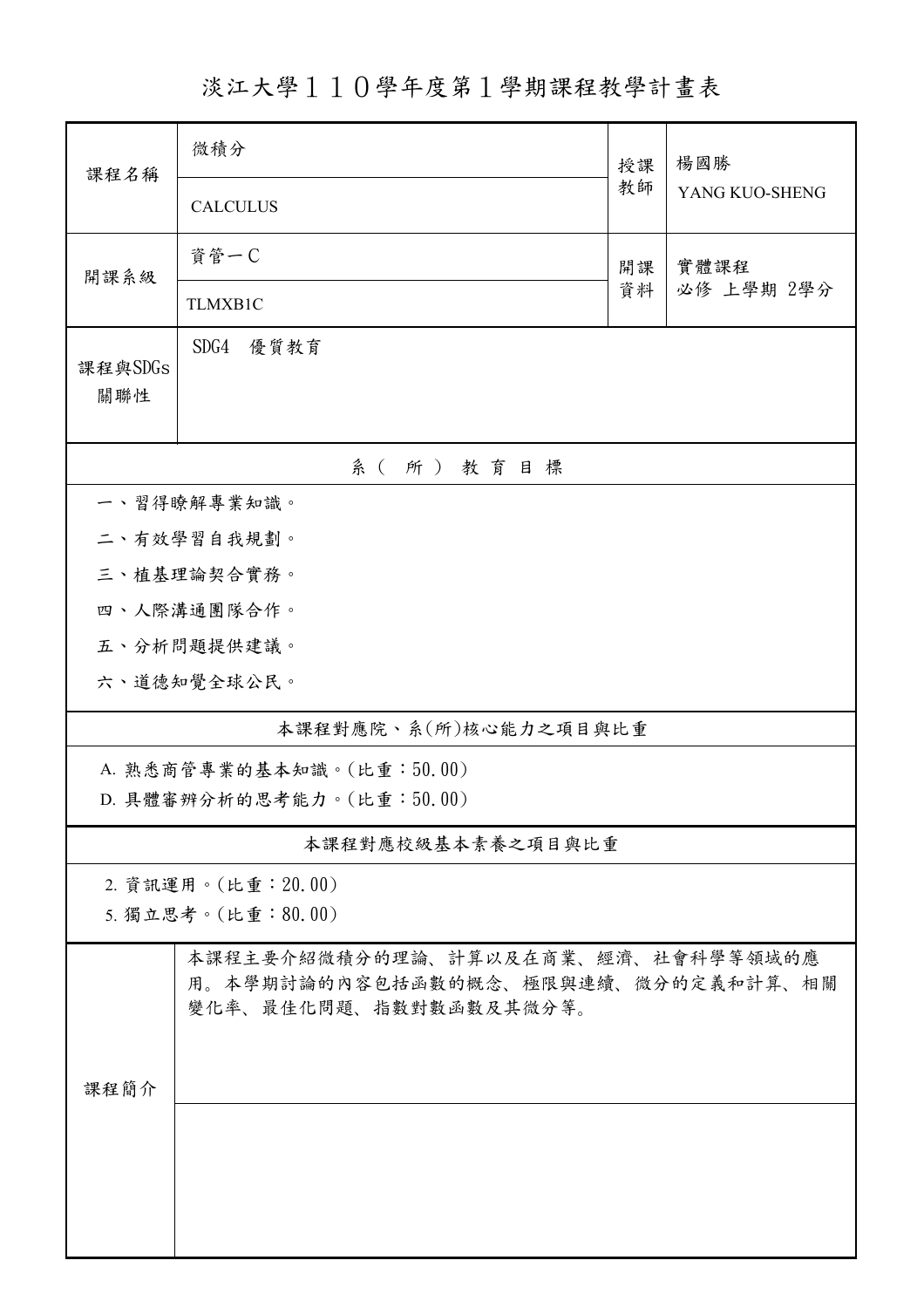|                                                                                                                                        | This introductory calculus course covers differentiation and integration with<br>applications in business, economics, and social sciences. Topics to be<br>discussed in this semester include: concepts of functions, limits and<br>continuity, definition and computation of derivatives, related rates,<br>optimization problems, exponential and logarithmic functions and their<br>derivatives, etc. |                                                                  |                                                               |                                                                                                      |       |  |  |
|----------------------------------------------------------------------------------------------------------------------------------------|----------------------------------------------------------------------------------------------------------------------------------------------------------------------------------------------------------------------------------------------------------------------------------------------------------------------------------------------------------------------------------------------------------|------------------------------------------------------------------|---------------------------------------------------------------|------------------------------------------------------------------------------------------------------|-------|--|--|
|                                                                                                                                        | 本課程教學目標與認知、情意、技能目標之對應                                                                                                                                                                                                                                                                                                                                                                                    |                                                                  |                                                               |                                                                                                      |       |  |  |
|                                                                                                                                        | 將課程教學目標分別對應「認知(Cognitive)」、「情意(Affective)」與「技能(Psychomotor)」<br>的各目標類型。                                                                                                                                                                                                                                                                                                                                  |                                                                  |                                                               |                                                                                                      |       |  |  |
| 一、認知(Cognitive):著重在該科目的事實、概念、程序、後設認知等各類知識之學習。<br>二、情意(Affective):著重在該科目的興趣、倫理、態度、信念、價值觀等之學習。<br>三、技能(Psychomotor):著重在該科目的肢體動作或技術操作之學習。 |                                                                                                                                                                                                                                                                                                                                                                                                          |                                                                  |                                                               |                                                                                                      |       |  |  |
| 序<br>號                                                                                                                                 | 教學目標(中文)                                                                                                                                                                                                                                                                                                                                                                                                 |                                                                  |                                                               | 教學目標(英文)                                                                                             |       |  |  |
| 1                                                                                                                                      | 學生能理解函數極限、連續及導函<br>數的概念。                                                                                                                                                                                                                                                                                                                                                                                 |                                                                  |                                                               | Students are able to understand the concepts of<br>limits, continuity, and derivatives of functions. |       |  |  |
|                                                                                                                                        | 2 學生能利用微分知識解決實際問<br>題。                                                                                                                                                                                                                                                                                                                                                                                   |                                                                  |                                                               | Students are able to use derivatives to solve real life<br>problems.                                 |       |  |  |
|                                                                                                                                        | 教學目標之目標類型、核心能力、基本素養教學方法與評量方式                                                                                                                                                                                                                                                                                                                                                                             |                                                                  |                                                               |                                                                                                      |       |  |  |
| 序號                                                                                                                                     | 目標類型                                                                                                                                                                                                                                                                                                                                                                                                     | 院、系(所)<br>核心能力                                                   | 校級<br>基本素養                                                    | 教學方法                                                                                                 | 評量方式  |  |  |
| $\mathbf{1}$                                                                                                                           | 認知                                                                                                                                                                                                                                                                                                                                                                                                       | AD                                                               | 25                                                            | 講述                                                                                                   | 測驗、作業 |  |  |
| $\overline{2}$                                                                                                                         | 認知                                                                                                                                                                                                                                                                                                                                                                                                       | AD                                                               | 25                                                            | 講述                                                                                                   | 測驗、作業 |  |  |
| 授課進度表                                                                                                                                  |                                                                                                                                                                                                                                                                                                                                                                                                          |                                                                  |                                                               |                                                                                                      |       |  |  |
| 週次                                                                                                                                     | 日期起訖                                                                                                                                                                                                                                                                                                                                                                                                     | 內 容 (Subject/Topics)                                             |                                                               |                                                                                                      | 備註    |  |  |
|                                                                                                                                        | $110/09/22$ ~<br>110/09/28                                                                                                                                                                                                                                                                                                                                                                               | Functions, Functional Models $(1.1~1.4)$                         |                                                               |                                                                                                      |       |  |  |
| $\overline{2}$                                                                                                                         | $110/09/29$ ~<br>110/10/05                                                                                                                                                                                                                                                                                                                                                                               | Limits $(1.5)$                                                   |                                                               |                                                                                                      |       |  |  |
| 3                                                                                                                                      | $110/10/06 \sim$<br>110/10/12                                                                                                                                                                                                                                                                                                                                                                            | One-Sided Limits and Continuity (1.6)                            |                                                               |                                                                                                      |       |  |  |
| 4                                                                                                                                      | $110/10/13$ ~<br>110/10/19                                                                                                                                                                                                                                                                                                                                                                               | The Derivative, Techniques of Differentiation<br>(2.1~2.2)       |                                                               |                                                                                                      |       |  |  |
| 5                                                                                                                                      | $110/10/20$ ~<br>110/10/26                                                                                                                                                                                                                                                                                                                                                                               |                                                                  | Product and Quotient Rules, Higher-Order<br>Derivatives (2.3) |                                                                                                      |       |  |  |
| 6                                                                                                                                      | $110/10/27$ ~<br>110/11/02                                                                                                                                                                                                                                                                                                                                                                               |                                                                  | The Chain Rule, Marginal Analysis $(2.4~2.5)$                 |                                                                                                      |       |  |  |
|                                                                                                                                        | $110/11/03$ ~<br>110/11/09                                                                                                                                                                                                                                                                                                                                                                               | Implicit Differentiation and Related Rates (2.6)                 |                                                               |                                                                                                      |       |  |  |
| 8                                                                                                                                      | $110/11/10$ ~<br>110/11/16                                                                                                                                                                                                                                                                                                                                                                               | Increasing and Decreasing Functions, Relative<br>Extrema $(3.1)$ |                                                               |                                                                                                      |       |  |  |
| q                                                                                                                                      | $110/11/17$ ~<br>110/11/23                                                                                                                                                                                                                                                                                                                                                                               | 期中考試週                                                            |                                                               |                                                                                                      |       |  |  |